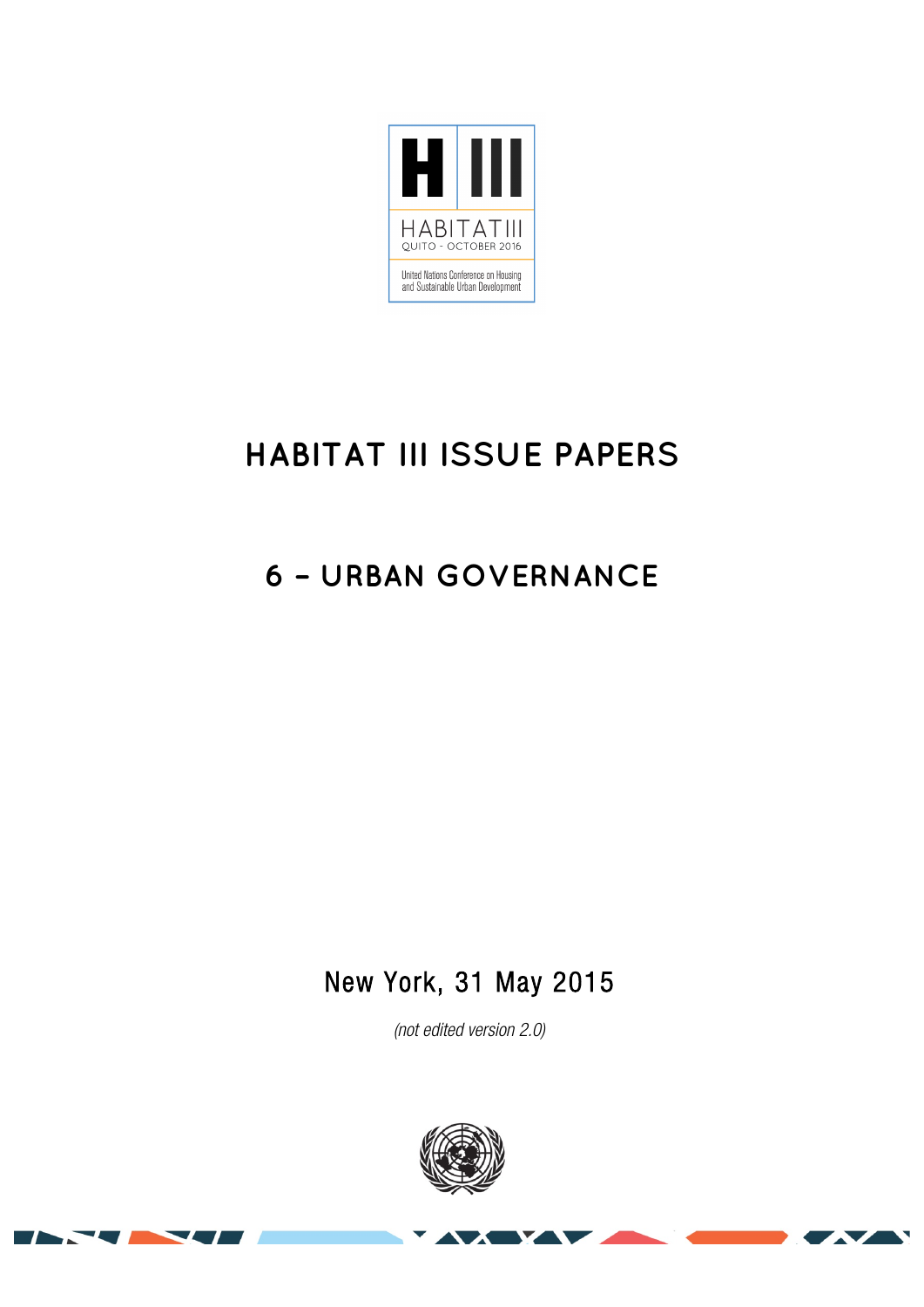

### ISSUE PAPER ON URBAN GOVERNANCE

#### KEY WORDS

Dialogue between national and local governments, metropolitan governance, transparent and efficient public management, innovation, local government, citizen/inhabitant's participation, inclusion, subsidiarity, accountability, local capacity and territorial cohesion.

#### MAIN CONCEPTS

Urban governance  $-$  It is the software that enables the urban hardware to function, the enabling environment requiring the adequate legal frameworks, efficient political, managerial and administrative processes, as well as strong and capable local institutions able to respond to the citizens needs.

Decentralization - Process of reorganization of the State involving a gradual transfer of responsibilities originally concentrated in central government towards other spheres of government (federal, regional, provincial or municipal). To be effective, it needs to provide the adequate powers and resources to fulfill such responsibilities. It involves the fair distribution of resources and responsibilities amongst the different government spheres. The principle behind this process is the belief that decision-making and implementation are more efficient if taken as closest to citizens as possible (subsidiarity principle).

Local self-government - Capacity of local governments to manage public affairs in the interests of the local population, and within the limits of the law as recognized by national legislation. These rights and responsibilities may be political (capacity to elect their own government bodies, make policies, take decisions and exercise their function independently from other government spheres on matters related to their competencies), financial (capacity to access adequate resources to carry out their responsibilities and to use them freely) or administrative (capacity for self-organization).

Multi-level governance - Decision-making system to define and implement public policies produced by a collaborative relation either vertical (between different levels of government, including national, federal, regional or local) or horizontal (within the same level, e.g. between ministries or between local governments) or both. It also includes the partnership with actors from civil society and private sector for the achievement of common goals. In order to be effective, multilevel governance should be rooted in the principle of subsidiarity, the respect for local autonomy and establish mechanisms of trust and structured dialogue

Localizing the New Urban Agenda – The New Urban Agenda will need to be implemented in towns, cities and metropolitan areas, that is, at the local level. The term "Localization" takes into account territorial contexts, governments and local stakeholders, from the definition of the New Urban Agenda priorities, to its implementation and the definition of indicators to monitor progress.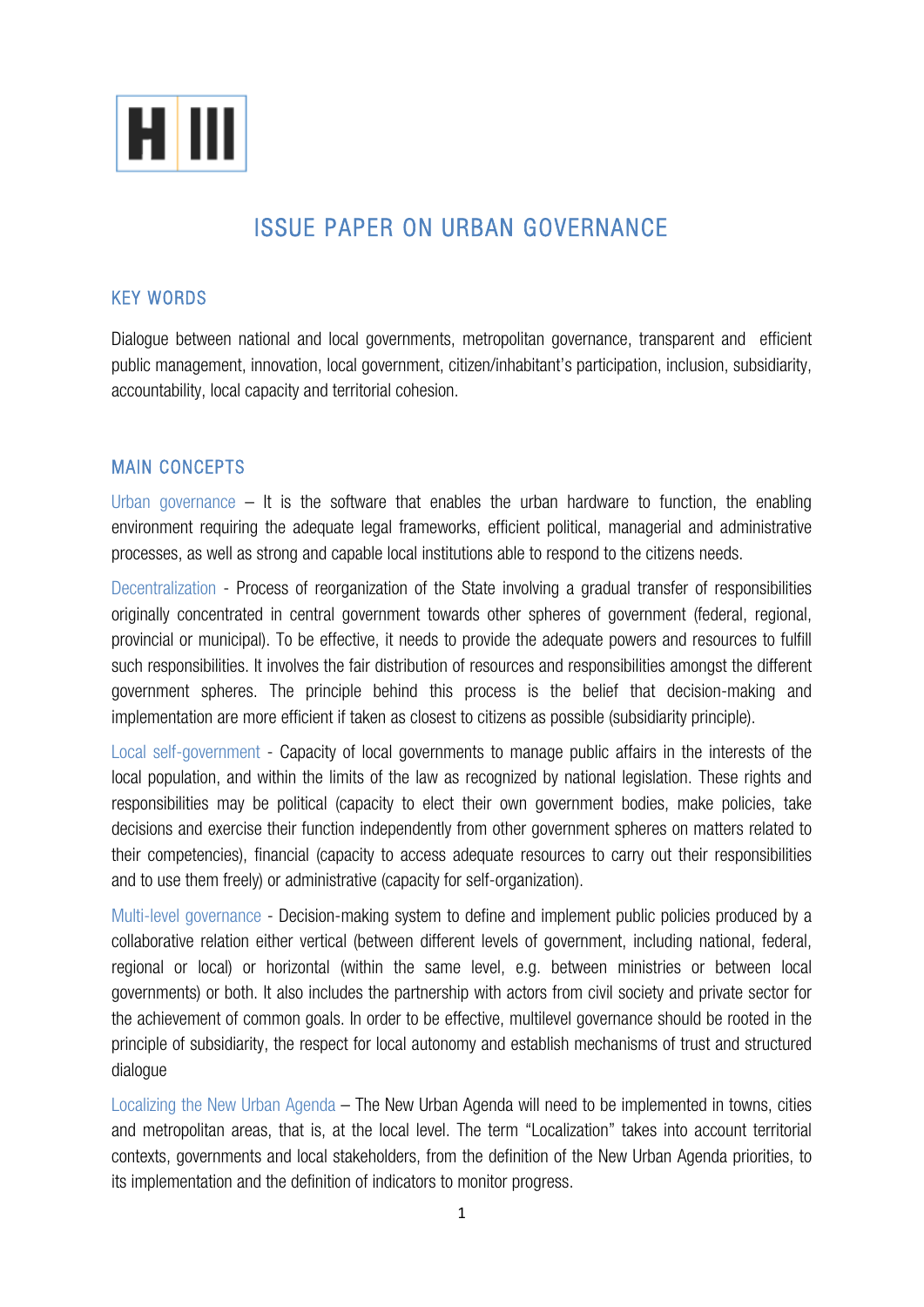

#### FIGURES AND KEY FACTS

- In the words of the UN Secretary-General "our struggle for global sustainability will be won or lost in cities."i . Managing urban growth is a shared responsibility of local, regional and national governments.
- There are more than 500,000 local and regional governments in the world today, from the very small towns to big megalopolis. They have emerged as key institutional drivers for development and levers of change in the promotion of inclusive growth. Cities are places for innovation where 70/80 per cent of the worlds gross domestic product and new job creation happens. Cities are, therefore necessary partners for the definition, implementation and monitoring of the New Urban Agenda.
- In the last decade, decentralization policies have provided increased authority and resources to local governments<sup>ii</sup>. Their share of national expenditure rose from a world average of 13% in the 1980s to 19-20% at the end of the 2000s. In Latin America, local governments represent 12% of general government revenues and 19% of expenditure; while in Sub-Saharan Africa it is only around 3% of revenues and 8% of expenditure.
- § Most megacities and large cities are located in the global South and more are expected to emerge in Africa, Latin America and Asia by 2030<sup>ii</sup>. The metropolitan dimension is becoming increasingly relevant as cities are more interdependent with their surrounding settlements and hinterlands, a de-facto continuum in terms of urbanization, economic growth, employment, environmental impact, transportation and cultural belonging.
- § Over the next 25 years most of the growth of cities (at least 90 per cent) will take place in lowincome countries, some of which are fragile states plagued with recurrent conflicts<sup>iv</sup>. More than 1.5 billion people live in countries affected by state fragility and violent conflict.<sup>v</sup> Fragile states often have the highest rates of urbanization, partly due to the massive population movements from rural to urban centers caused by conflicts. This projection calls for putting in place transparent and accountable management of public finances, particularly in infrastructure projects, to minimize opportunities for corruption helping in turn to preclude cycles of violence and impunity.

#### 5 key facts summarizing the trend of the last 20 years

§ The Habitat Agenda (1996) calls for an 'enabling environment' characterized by the decentralization of responsibilities and resources; civil society participation; the use of partnerships; and the capacity-building of those involved in decision-making and urban development policy. In paragraph 45, Member States commit to the objective of "enabling local leadership, promoting democratic rule, exercising public authority and using public resources in all public institutions at all levels in a manner that is conducive to ensuring transparent, responsible, accountable, just, effective and efficient governance of towns, cities and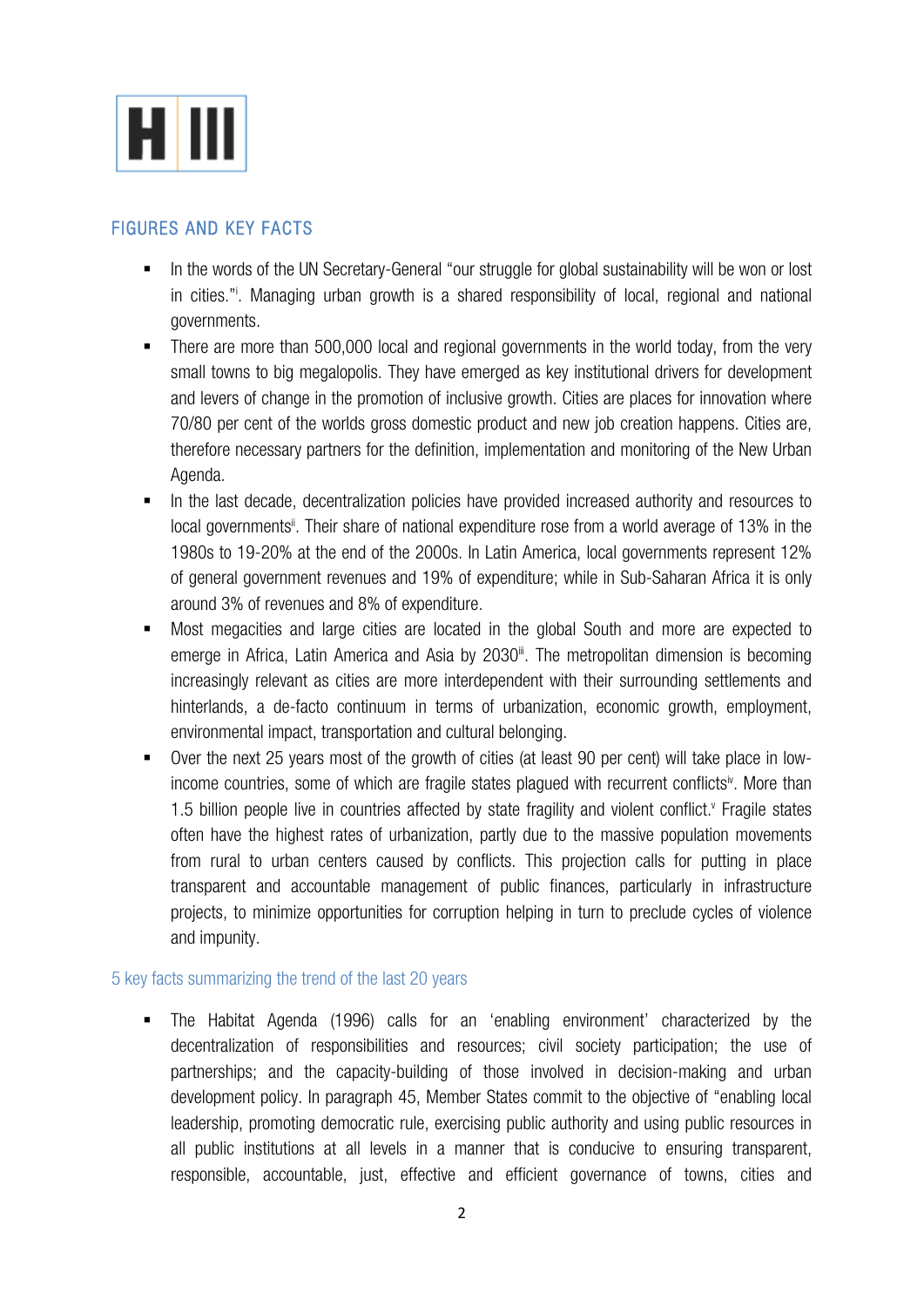

metropolitan areas". Nearly 20 years have elapsed but still in many contexts the lack of adequate legal frameworks and institutional and financial capacity has prevented effective urban governance.

- The importance of effective governance has increased importance in global debates, particularly the Rio+20 Declaration. "The future we want" document recognizes in article 76 that "effective governance at the local, subnational, national, regional and global levels representing the voices and interests of all is critical for advancing sustainable development" underscoring "the importance of inter-linkages among key issues and challenges and the need for a systematic approach to them at all relevant levels".
- § Cities provide many opportunities to foster sustainable development, but also pose a number of challenges for equalityvi with different levels of access to political representation and power, economic opportunities, basic services or security. These situations often degenerate into conflict as the rule of law and management systems are unable to cope with the increasing inequality gap. Competition for control of cities and their resources mark the landscape of many fragile states, unable to provide institutionalized mechanisms for political settlement and containing large-scale social exclusion, conflict and instability, often degenerating into radicalization.
- The accelerated pace of urbanization call for new governance framework to face new urban forms – megacities, urban corridors, metropolis-, improve cities management particularly in developing countries, and enhance urban-rural collaboration. The new transformative urban agenda requires for all relevant stakeholders, including women and their organizations, to find new understanding and work together in a more efficient way. Citizens need rapid and flexible responses to face urban challenges and to solve daily needs. Governing without the citizen has become nearly impossible and many local governments are already experimenting innovative experiences such participatory budgeting, neighborhoods committees, youth councils, egovernance solutions etc.
- § As urban settings and interactions are becoming more complex and interdependent, effective governance requires strong and capable leadership from the public sector, which needs to be responsible to ensure access of all to better living conditions, and to regulate and defend the common good. In many parts of the world, the informal provision of basic services and the tax evasion produced by the informal economy keep being one of the major threats to good governance. Municipal finances need to recognize the importance of local revenue and the quality and accessibility of basic services need to be a public responsibility. Local corruption constitutes one of the big scourges of the urbanising world: the rerouting of resources from the public domain erases the belief in the benefits of living together. Allowing for access to information and preventing conflict of interests are essential to maintain public trust and engaged citizenship. It is equally important to ensure transparency and accountability within the private sector, particularly among those doing business with the public sector. Hence, accountability and transparency are more than ever at the core of urban governance to ensure confidence in the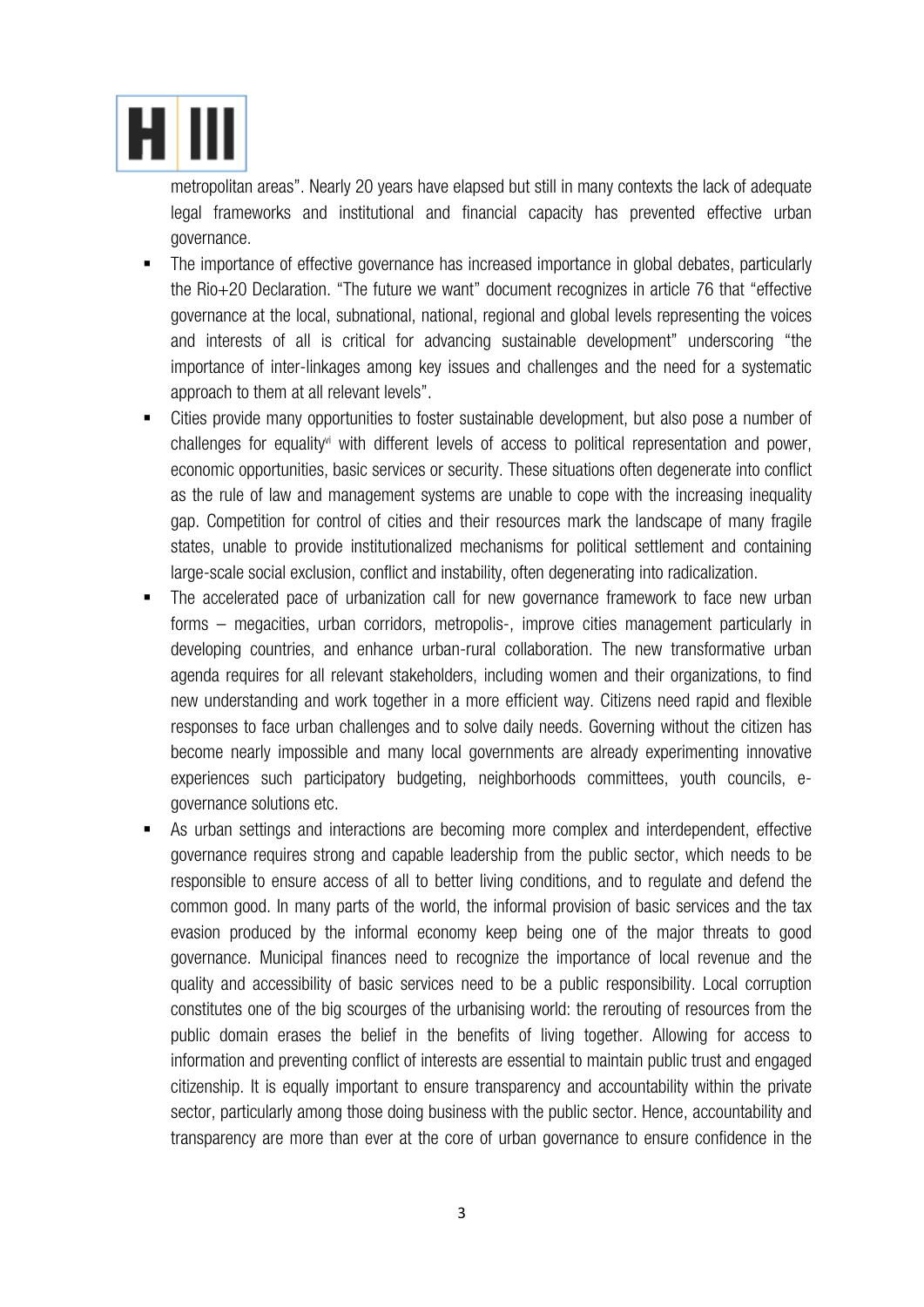

capacity of the public to protect the common good and generate improved management of public finances and property.

#### ISSUE SUMMARY

Knowledge

- Cities need to include more and more voices to respond to the challenges of urban governance. Effective urban governance requires a more sophisticated relationship with clearly assigned responsibilities, a stronger collaboration between different levels of government (multilevel governance), and regular and more creative means of interaction with civil society.
- Interdependence amongst all spheres of governments is today stronger than ever. We need effective decentralization and stronger local governments with the appropriate resources, transparent mechanisms, and legal power to respond to the citizens needs. Yet, many countries manifests a growing gap between the responsibilities and the resources allocated to local governments. To enhance local resources mobilization, local governments need to strengthen their capacities to generate local revenue while accessing to the adequate share of national resources through predictable transfers and equalization mechanisms.



#### Figure 1 – Local expenditure proportion, by region

#### Source: GOLD Report II, UCLG, 2010

Note: while local expenditures as a proportion of public expenditures may be elevated in East Asia, Eurasia and South Asia, this does not necessarily correlate with the existing level of decentralization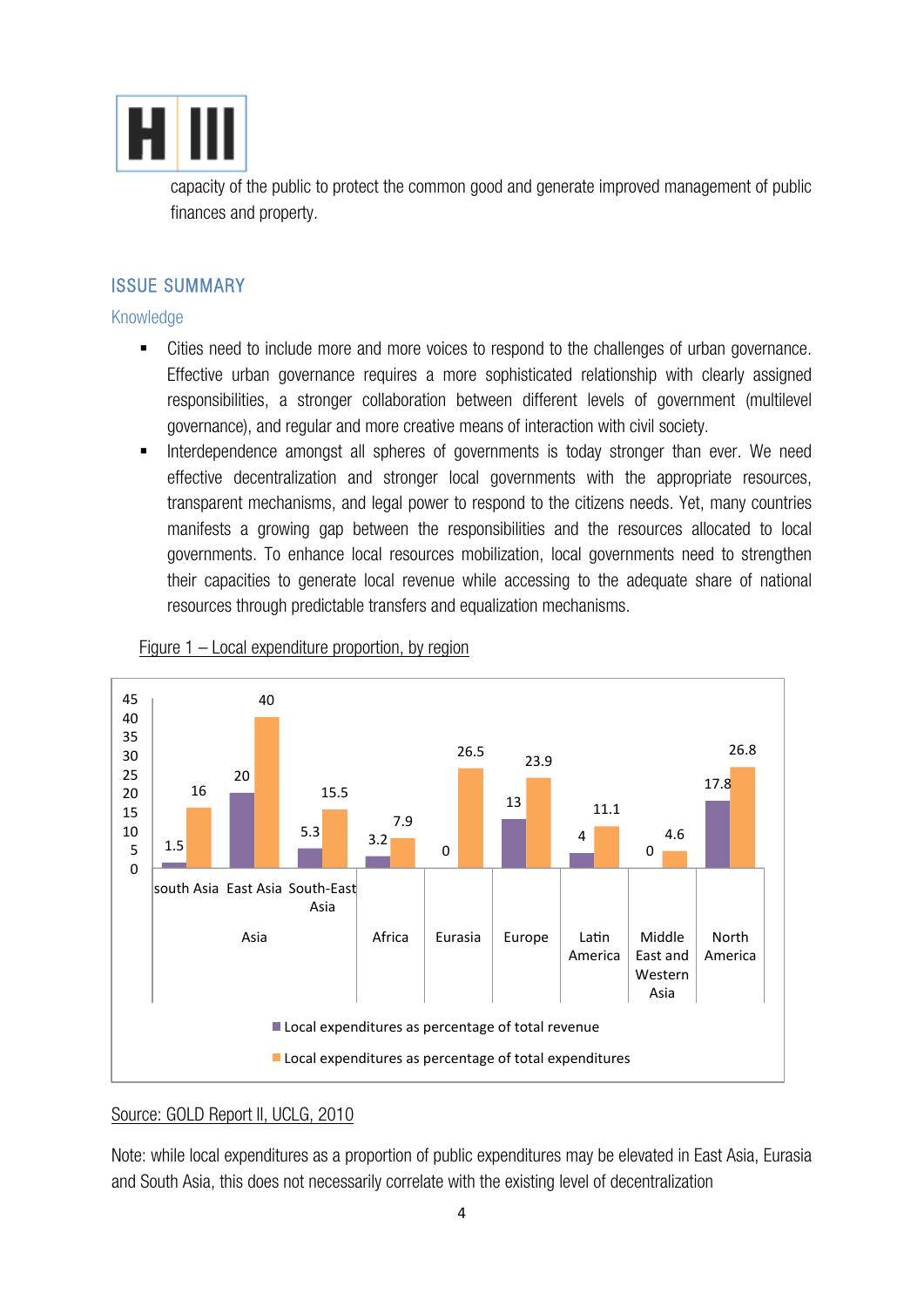

#### **Policy**

- § Capacity building programs are still needed to strengthen capacities of all local stakeholders around: organizational structures, budget and assets management, enhanced mobilization of endogenous resources, integrated urban planning, inclusive service delivery, enforcement of legal frameworks, promotion of economic and social development as well as gender responsive planning and budgeting.
- § This is particularly relevant for metropolitan areas where fragmentation causes missed opportunities for service provision efficiencies; spillovers across jurisdictional boundaries; and regional income and service level inequalities. Fostering a culture of cooperation should help overcome fragmented governance on a metropolitan scale, reduce the impact of externalities and promote greater inclusion, efficiency and competitiveness. Coordination mechanisms are emerging: inter-municipal cooperation, legal incentives for cooperation, planning and development agencies, cost sharing arrangements for metro-wide service delivery, metropolitan development fund, coordinated tax agreement, pool financing, improved linkages between national and local governments' programs and policies to ensure efficiency and reduce imbalance.
- § Performance monitoring, transparent budgets, adequate public asset management, public reporting and access to information for citizens as well as the acceptance of public responsibilities and mistakes are vital to a responsible leadership. Enhanced accountability mechanisms are becoming central to sound municipal and metropolitan governance. Local and regional governments are in a strong position to empower all inhabitants to fully participate in local political, social, economic and cultural life, which will help to better address inequalities, marginalized groups and vulnerable people. For that guaranteeing access to information is essential to citizen's engagement. Furthermore, to strengthen public trust in government institutions, authorities should put in place anti-corruption mechanisms, in line with applicable international standards.
- § Enhanced governing capacities also rely on improved data gathering. The processing and dissemination of data and indicators disaggregated by sex and age needs a revolution to include territorial-based (disaggregation) to be readily available to support local planning and monitoring of urban development.
- § Urban governance must ensure that facilitating security and development are part of the planning process. It means deliberate efforts at forging developmental political settlements (just as at national political level), empower citizen engagement especially in informal areas and link them to city institutions, facilitate social cohesion and create opportunities for social and economic mobility.
- § Fragility in cities is not merely for those considered in conflict but the raising levels of armed violence and crime should also be considered. The conjugation of exploding uncontrolled urbanization and weak governance structures in many cities in fragile countries puts severely their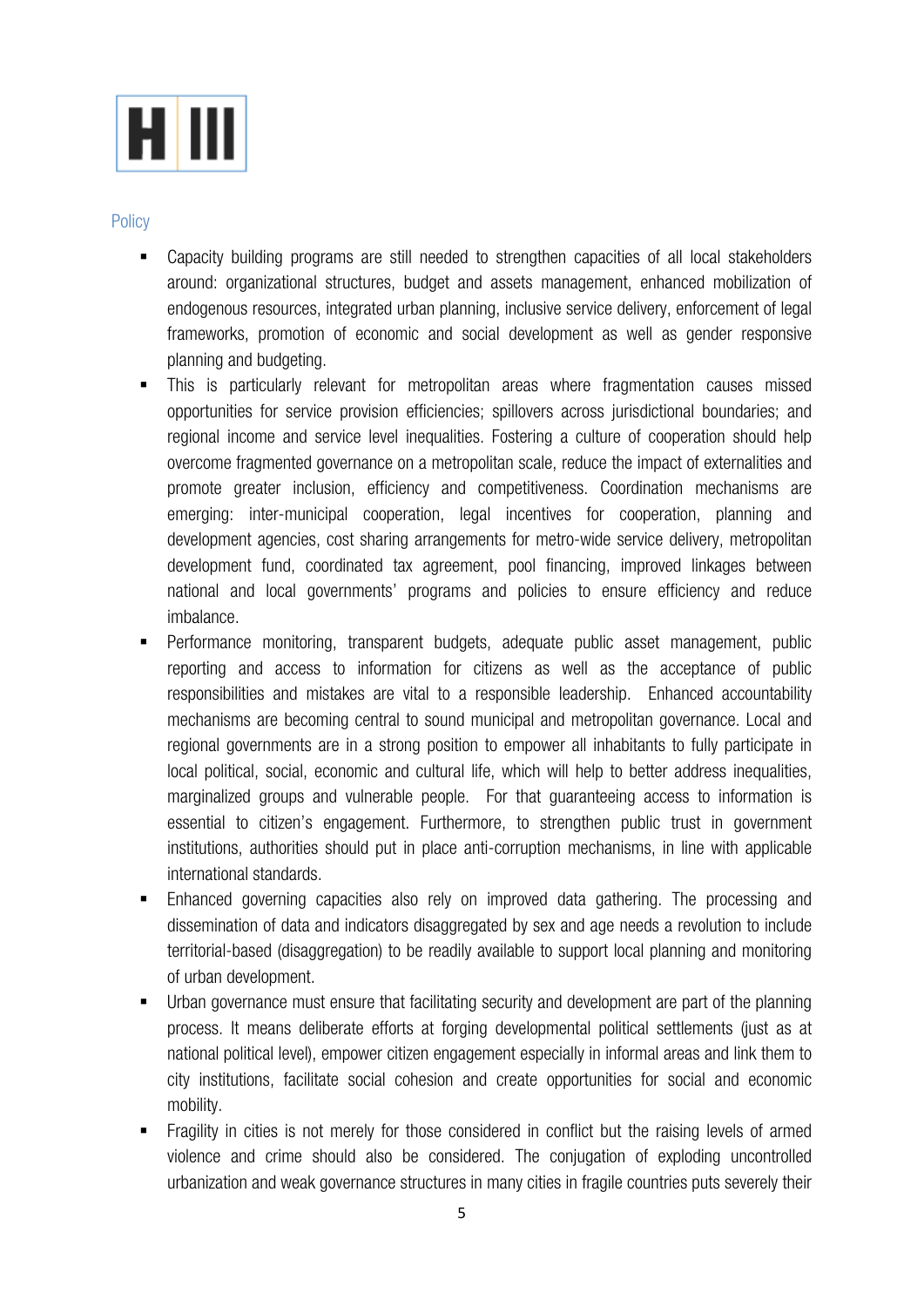

resilience, and that of the states they belong to, at risk. The local governments' role in postrecovery and post-conflict situations is now emphasized as the primarily level to restore trust and confidence.

Sound urban governance is also needed to ensure environmental sustainability and resilience, combat climate change, preserve ecosystems and biodiversity, and build more local communities that are more resilient to natural and human threats. New governance processes adjusted and re-scaled to ecosystem scale should be promoted<sup>vii</sup> as well as consideration of green infrastructure and ecosystem services as opportunities for development of citiesvili

Without sound urban governance, the short-term gain of economic development will continue to trump goals of environmental sustainability, upon which economic and social sustainability ultimately depend.



Figure 2 - Percentage of population living in cities by city size and by region 1995, 2010, 2025

Source: UN urban prospectus, 2011

#### Engagement

In the context of low-income countries with large-scale informal systems of service provision, appropriate support is needed to improve universal access to basic services and reduce poverty and exclusion in collaboration with civil society, particularly in marginalized neighborhoods and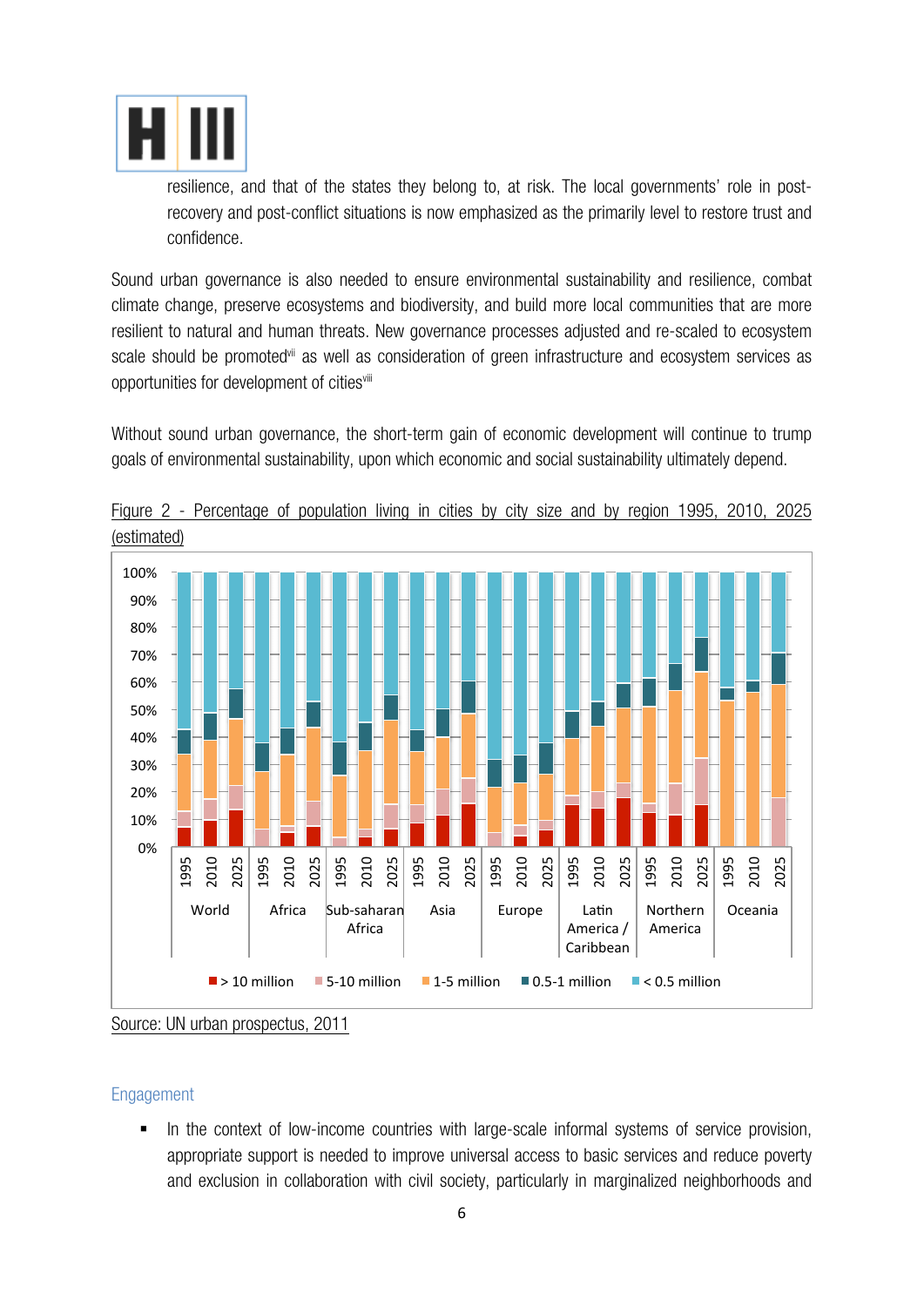

slums in developing countries. The large informal character of urban growth means that residents are excluded from public service delivery, formal labour markets, and the protection of state security. Informal provision of basic services, like water or electricity, hold risks for health, quality control, and are sometimes more expensive than the formal municipal provision.

- More profoundly, this marginalization and injustice erodes the public legitimacy to provide for equal access to services for all the urban residents. Furthermore, it jeopardizes the municipal finance sustainability as tax collection is not ensured. The size of informality in urban areas (in terms of local economies generated, employment, and space) and its intricacy with formal sector is such that it cannot be eluded anymore. There are emerging ways to improve collaboration between informal and formal sector, relying on cooperatives and organized civil society by implementing inclusive local policies (street vendors, waste pickers, etc.). Local governments should contribute to integrate the informal sector in the urban fabric through regulation, oversee and targeted support, including the co-production of public services.
- § In an increasingly urbanized world, local governments are taking on greater responsibilities for urban management and service delivery. But they cannot act alone. There is an increased need for partnership and collaboration with communities, the private sector, civil society and women's organizations, as with central and other levels of government. However, local governments should be empowered but also responsible to ensure universal access to services and to preserve public goods.
- § Cities, due to their compact size and contiguity, offer the greatest potential for the development of inclusive institutions for managing political conflict, create critical spaces for institutionalized forms of political debate and participation and facilitate new forms of political representation through civil society actors, operating within participatory governance mechanisms.
- § Access to information, public participation and transparency are incentives for the different stakeholders involved in the urban making. A bottom-up approach and the participation of grassroots communities in city management and policy-making are important as they work and live in the locality and thus are well placed to contribute to local projects.
- Sound urban governance is gender responsive and requires the empowerment of women in local leadership and public affairs. Globally, women are grossly underrepresented in mayoral positions and local governance institutions. In every region, the number is under 15% of the total number of mayors.<sup>ix</sup> While data is largely lacking, the evidence that does exist tells us that when women are represented in decision-making positions, the priorities of families, women, and ethnic and racial minorities are scaled-up.
- § Sound urban governance also facilitates the inclusion and participation of youth and minorities. Use of social media and urban youth activism in the context of popular reforms has often taken roots in urban areas and sub-national enclaves improving social policies, citizen participation and accountability in deprived neighborhoods where even formal mechanisms (elections, institutional checks and balances) have failed in the same areas. $x$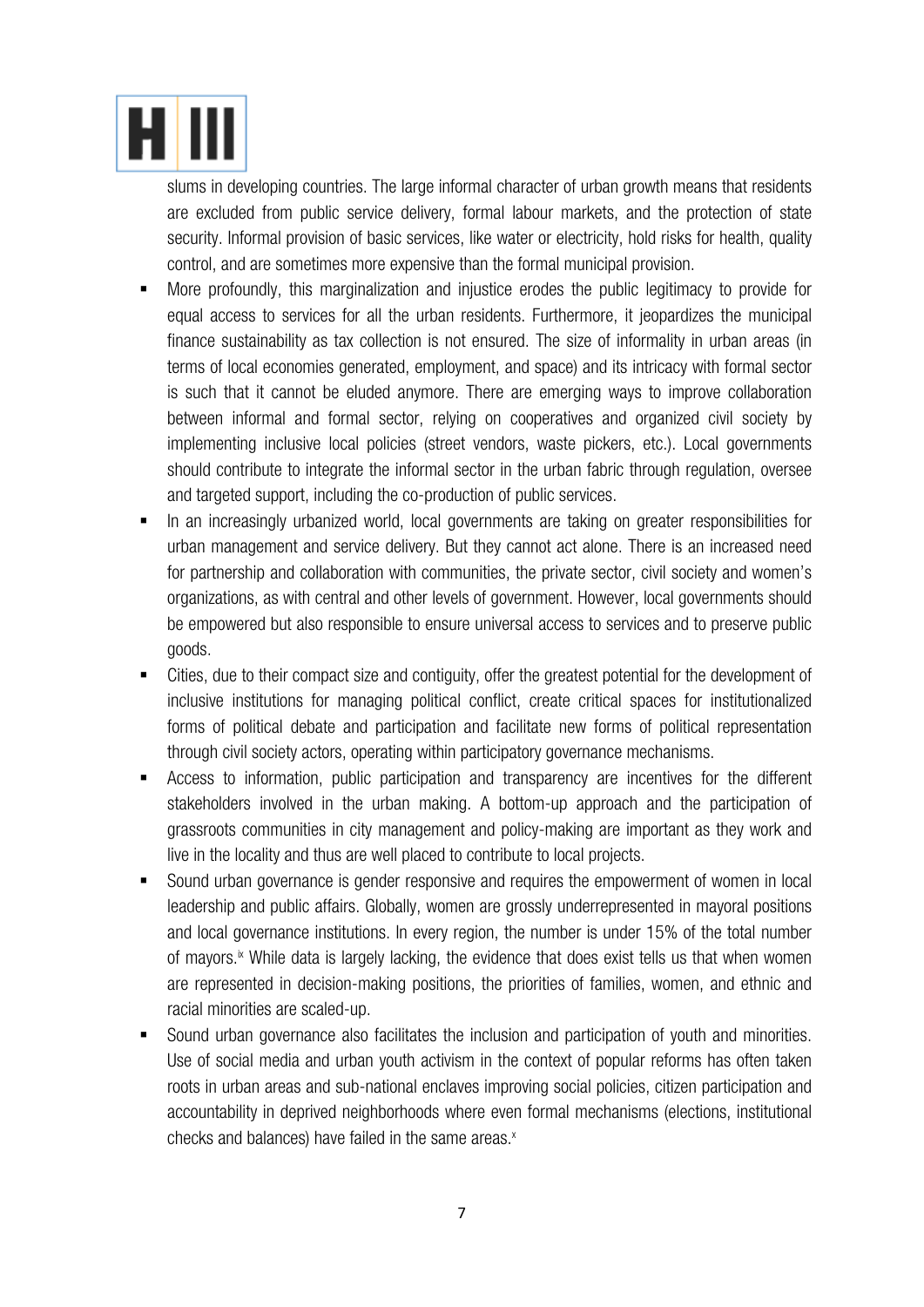

- As the private sector is now an essential actor of urban governance, balanced partnerships have to be implemented to ensure that the public sector still drives local policies. Public-Private-Popular-Partnerships (PPPPs) are emerging to manage the power dynamics within such collaborations.
- Public administrations have to take into account the emerging and steady proliferation of social media and smart urban management technologies that can be an opportunity to promote democratic public choice making.
- Local governments associations are key partners in promoting dialogue between local and national governments, strengthening a multilevel governance approach, identifying and communicating successful strategies applied at local level and establishing horizontal cooperation between local and regional governments at national and international levels.

#### Figure 3: Informal Employment as Percent of Total Non-Agricultural Employment 2004-2010



Source: Women and Men in the Informal Economy: A Statistical Picture Second Edition, International Labour Office – Geneva: ILO, 2013

#### KEY DRIVERS FOR ACTION

- $\blacksquare$  Strong, capable, enabled and accountable local governments to strengthen urban governance  $$ adequate organizational and institutional structures, effective financing systems and procedures to enhance domestic public resource mobilization, promote strategic participatory urban planning and manage sustainable urban development.
- § Effective decentralized framework to unlock urban and regional governance, with clear distribution of powers, responsibilities and resources, allowing for stronger multi-level governance and collaborative relations between different levels of government, based on the principle of subsidiarity ("service delivery should be assured as close as possible to the people, while still being efficient").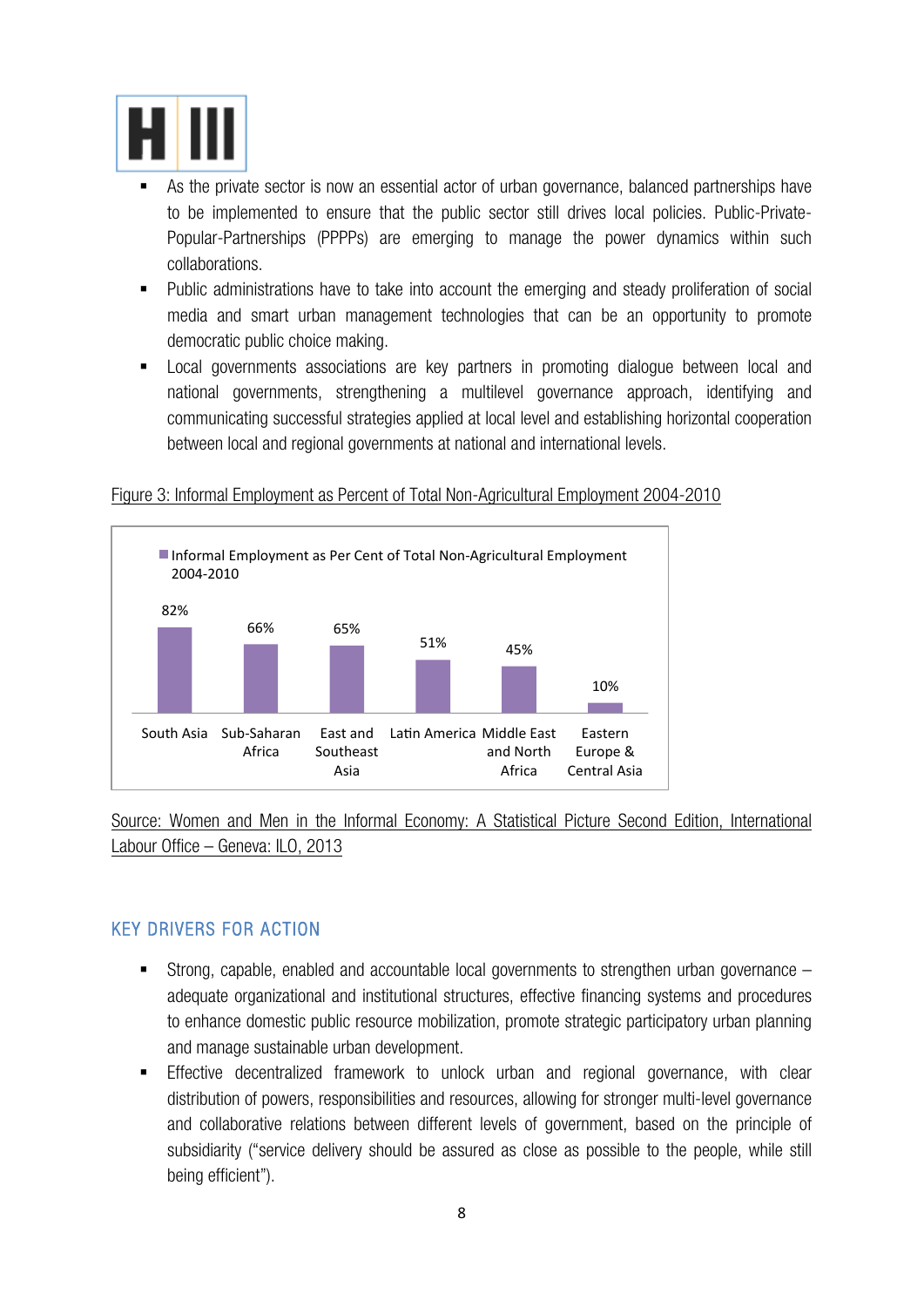

- Improved metropolitan and megacity governance –with effective metropolitan coordination institutions, instruments and financing mechanisms, based on political consensus between local governments, to reduce metropolitan fragmentation and the impact of negative externalities, support metropolitan development, planning and resilient services and infrastructure delivery throughout the overall territorial extension, as well as articulation with national governments' programmes and policies.
- § Strengthen intermediary city governance, foster regional development and urban-rural linkages– innovative governance arrangements and target policies to strengthen the role of middles size cities as regional hubs, develop integrated regional strategies and plans, improve complementarities between cities and towns at subnational level through coordination and collaborative mechanisms between local and regional governments.
- § Enhanced policies to support broader partnerships in local governance, including co-production of services and public goods, involve the private sector and local communities, integrate the informal sector in the urban fabric and collectively bridge institutional and resource gaps.
- § Territorial approach governance arrangements for macro-regional and regional territories via support to middle-size cities and urban-rural collaboration: development of strategies and plans, coordination mechanisms between local governments.
- Use of SMART technologies for innovative public management, participation and accountability reduce urban environmental impacts, improved data disaggregated at local level to support local planning and monitoring of urban development and encourage citizen participation and accountability.
- § Women's leadership and gender responsive local governance, mindful of the specific needs of women and men and fostering equal participation in local decision making and policy-making for more inclusive, balanced and dynamic governance.
- Participatory city decision-making and active citizenship via platforms engaging youth, women, minorities, communities and all citizens, continuous and structured dialogue, meaningful consultations, and others forms of constructive commitments between local institutions and nonstate actors to guarantee long-term empowerment inclusion of all in the city decision-making process.
- § Cities as models for improved state-society relations in fragile states efforts to foster constructive state-society relations, safe and just communities, inclusive markets, basic service provision, and sustainable revenue generation.
- City-to-city cooperation as a collaborative and peer-to-peer exchange modality between cities, administrative staff and elected leaders for capacity development, based on north-south and south-south cooperation and the support of local governments associations.

The New Urban Agenda won't work unless "all relevant stakeholders, under a strong leadership of the local government, will join their forces and establish permanent structures of dialogue to make sure cities are places of opportunity for all".